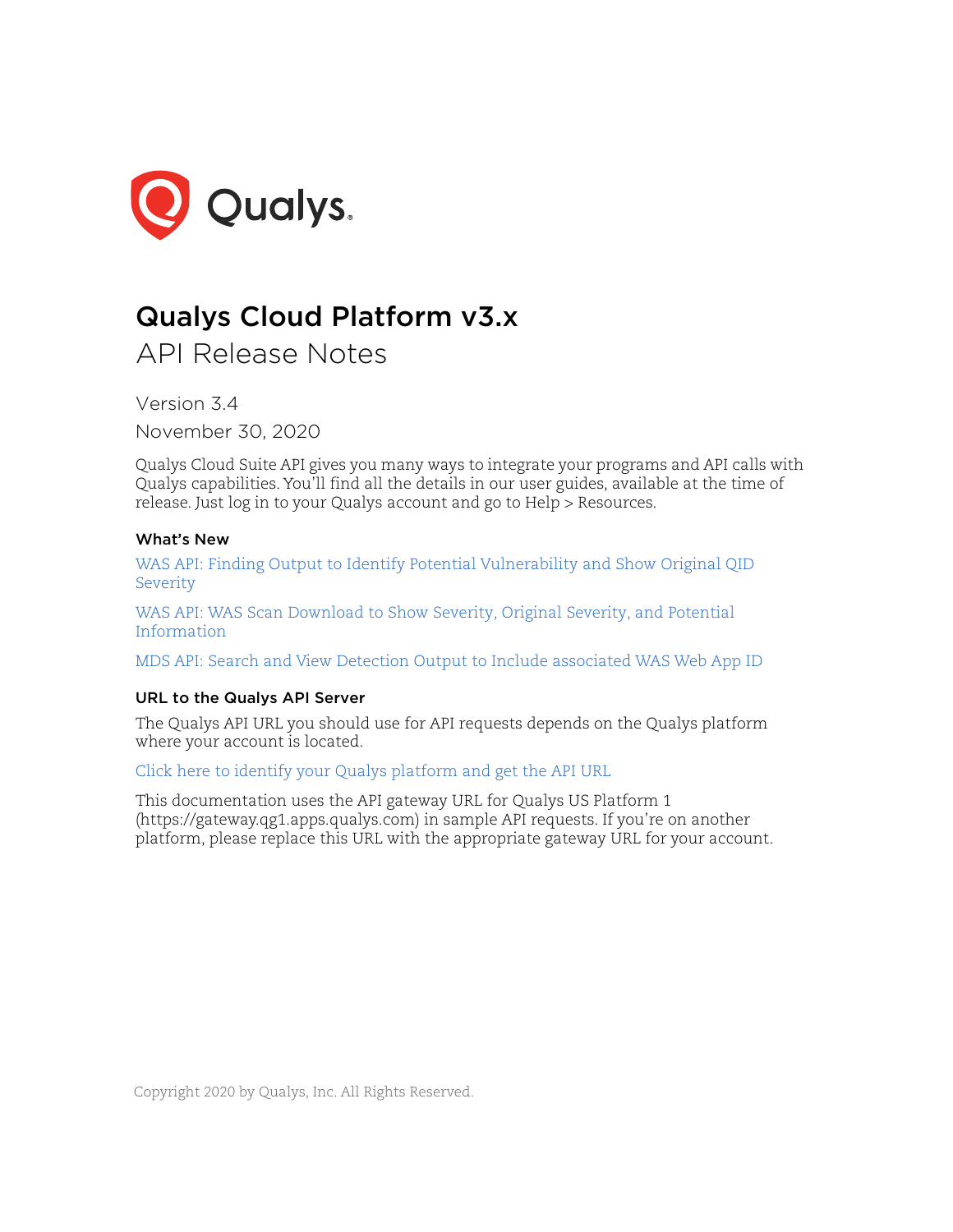# <span id="page-1-0"></span>WAS API: Finding Output to Identify Potential Vulnerability and Show Original QID Severity

| API affected        | /qps/rest/2.0/search/was/finding<br>/qps/rest/2.0/get/was/finding/ <id></id> |
|---------------------|------------------------------------------------------------------------------|
| New or Updated APIs | Updated                                                                      |
| DTD or XSD changes  | Yes                                                                          |

The Search and Get Findings API output contains category to distinguish between Vulnerability, Sensitive Content and Information Gathered. However, these categories do not have a field to specify if findings for a vulnerability is confirmed or potential. We added a new parameter <potential> in the API output to display this information. Findings for the potential vulnerability show potential as true, and findings for the confirmed vulnerability show potential as false.

Also, the output do not mention the original severity of the QID (if the severity is edited from the KnowledgeBase) or finding (if the finding severity is edited from detection list). We added a new parameter  $\langle$ originalSeverity> in the API output to show the original severity for the edited QIDs from the Knowledgebase/finding.

New fields are shown for Vulnerability, Sensitive Content, and Information Gathered categories.

# Permissions

- You must have the WAS module enabled.
- You must have the "API access" and "Access WAS module" permissions.

# Sample - Get details of a finding

The finding details show the new potential parameter.

## API Request

```
curl -u "USERNAME: PASSWORD" -H "content-type: text/xml" -X "GET" --
"https://qualysapi.qualys.com/qps/rest/3.0/get/was/catalog/f717f2db-c6bb-
426f-ba80-f3617432317f"
```

```
<?xml version="1.0" encoding="UTF-8"?>
<ServiceResponse xmlns:xsi="http://www.w3.org/2001/XMLSchema-instance" 
xsi:noNamespaceSchemaLocation="https://qualysapi.qualys.com/qps/xsd/3.0/w
as/finding.xsd">
     <responseCode>SUCCESS</responseCode>
     <count>1</count>
     <data>
```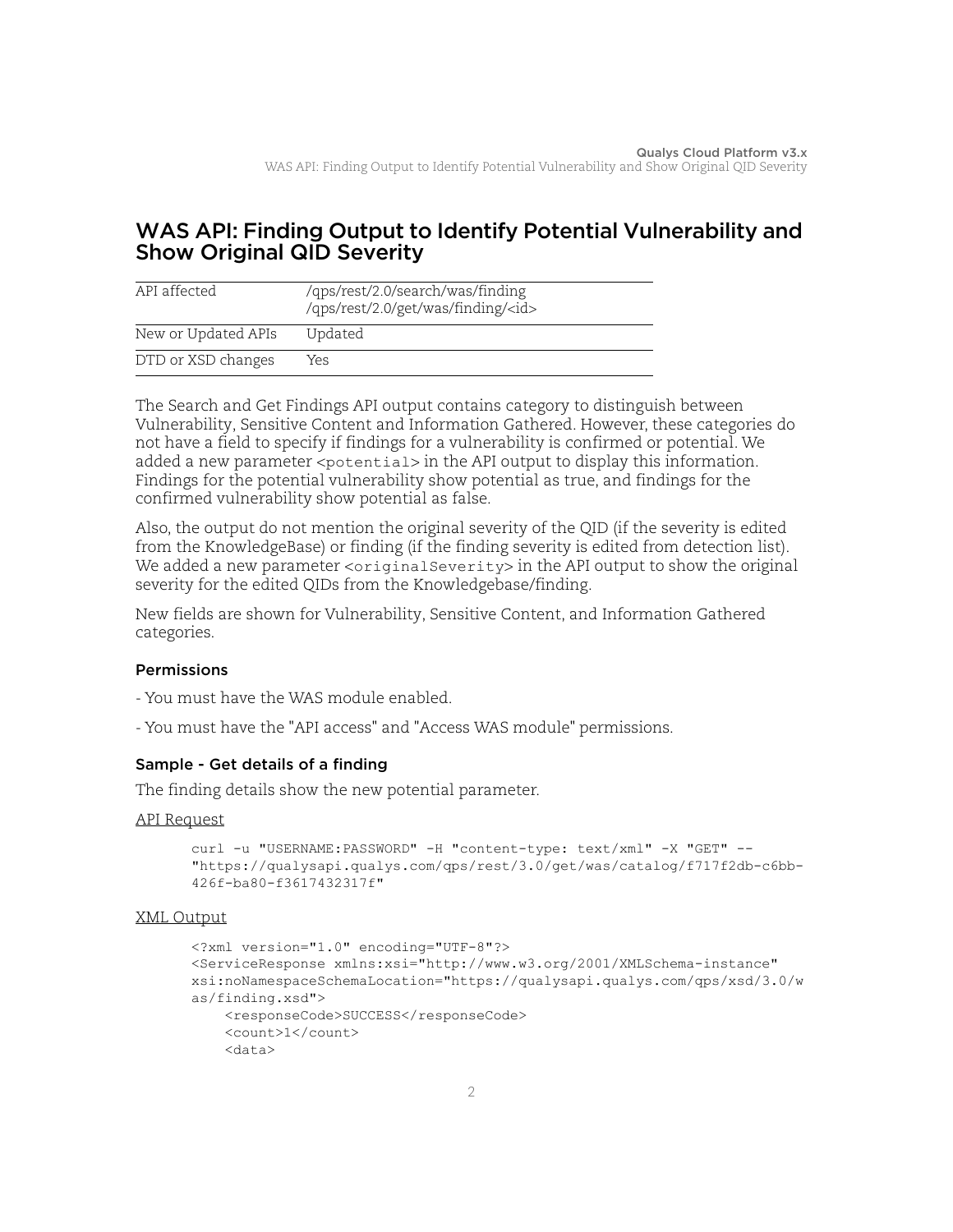```
 <Finding>
               <id>2864786</id>
               <uniqueId>f717f2db-c6bb-426f-ba80-f3617432317f</uniqueId>
               <qid>38170</qid>
              <name> <![CDATA[SSL Certificate - Subject Common Name Does Not 
Match Server FQDN]]>
             \langle/name\rangle <type>VULNERABILITY</type>
               <potential>true</potential>
               <findingType>QUALYS</findingType>
               <group>INFO</group>
               <resultList>
                   <count>1</count>
                  \langlelist\rangle <Result>
                             <payloads>
                                 <count>0</count>
                             </payloads>
                        </Result>
                  \langle/list>
             \langle/resultList>
               <severity>2</severity>
              \langle \text{url}\rangle <![CDATA[http://w2ksrv-remedy1.vuln.qa.qualys.com:443/]]>
              \langle /url> <status>ACTIVE</status>
               <firstDetectedDate>2020-07-27T22:50:35Z</firstDetectedDate>
               <lastDetectedDate>2020-11-15T11:44:51Z</lastDetectedDate>
               <lastTestedDate>2020-11-15T11:44:51Z</lastTestedDate>
              <timesDetected>30</timesDetected>
               <webApp>
                   <id>5436796</id>
                  <name> <![CDATA[Catalog Web Application: w2ksrv-
remedy1.vuln.qa.qualys.com, Port 443]]>
                  \langle/name\rangle\langle \text{url}\rangle <![CDATA[http://w2ksrv-
remedy1.vuln.qa.qualys.com:443/]]>
                  \langle /ur1 \rangle <tags>
                        <count>0</count>
                  \langletags>
               </webApp>
              <isIgnored>false</isIgnored>
               <sslData>
                   <flags>v</flags>
                   <protocol>tcp</protocol>
```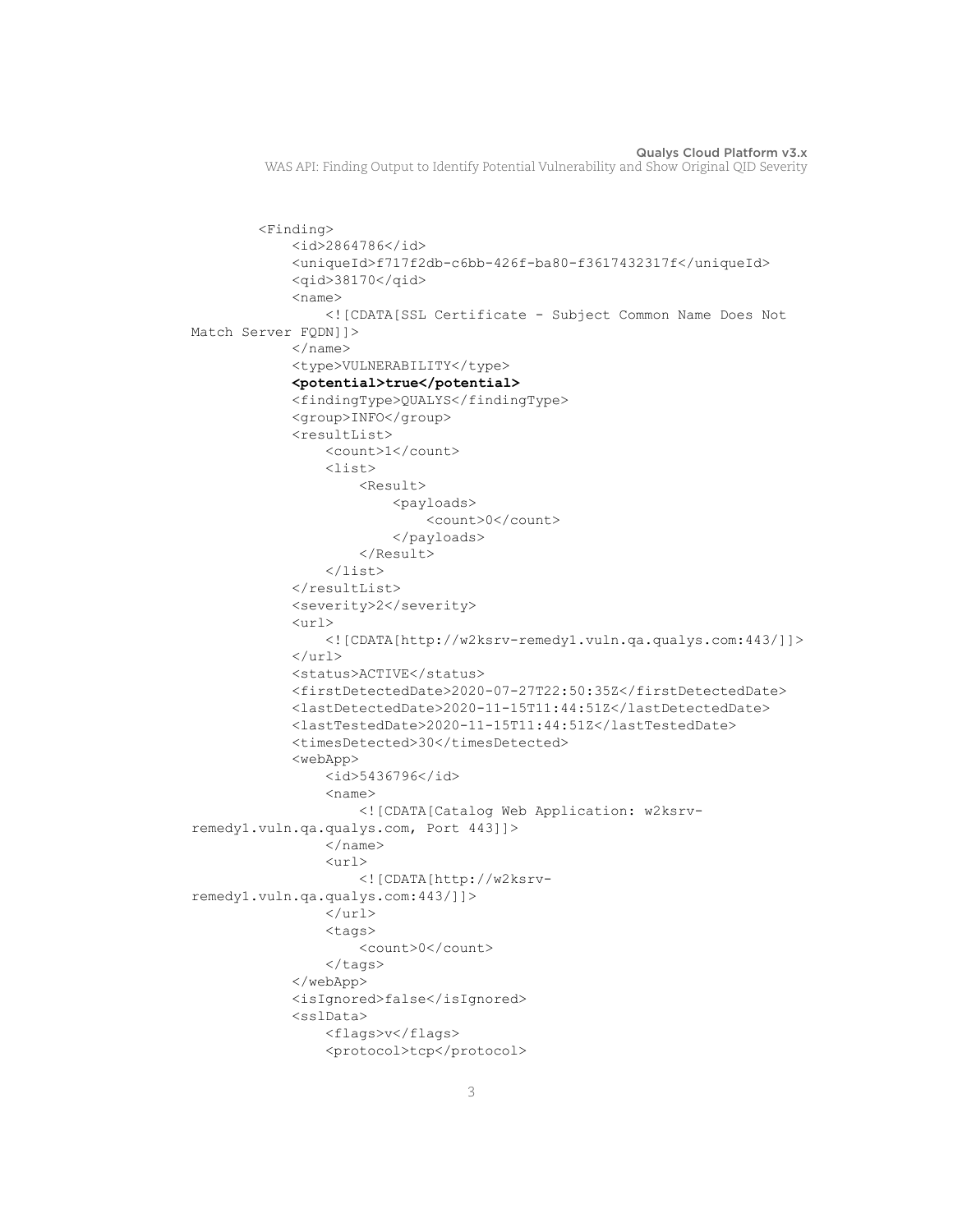```
 <virtualhost>w2ksrv-
remedy1.vuln.qa.qualys.com</virtualhost>
                  <ip>10.10.10.222</ip>
                  <port>443</port>
                  <result>
                      <![CDATA[Certificate #0 CN=w2ksrv-remedy1.w3ktest-
1.vuln.qa.qualys.com,O=Trend_Micro_internal_CA (w2ksrv-remedy1.w3ktest-
1.vuln.qa.qualys.com) and (w2ksrv-remedy1.vuln.qa.qualys.com) don't match
|1\langle/result>
                  <sslDataInfoList>
                     \langlelist\rangle <SSLDataInfo>
<certificateFingerprint>41BA2F3826788BE78ACA5CEE72516C5ED4507B9C2C8AB1EF2
A8AEF6ECD5CB954</certificateFingerprint>
                               <sslDataCipherList/>
                               <sslDataKexList/>
                               <sslDataPropList/>
                          </SSLDataInfo>
                     \langle/list>
                  </sslDataInfoList>
              </sslData>
         </Finding>
     </data>
</ServiceResponse>
```
## Sample - Search a finding

Let us search a finding to view the finding potential and original severity.

#### API Request

```
curl -u "USERNAME:PASSWORD" -H "content-type: text/xml" -X "POST" --
data-binary @-
"https://qualysapi.qualys.com/qps/rest/3.0/search/was/finding/" <
file.xml
Note: "file.xml" contains the request POST data.
```
#### Request POST data

```
<ServiceRequest>
     <filters>
         <Criteria field="uniqueId" operator="EQUALS">4e3bc54c-565f-4dd6-
9e97-92572ddb0ded</Criteria>
     </filters>
</ServiceRequest>
```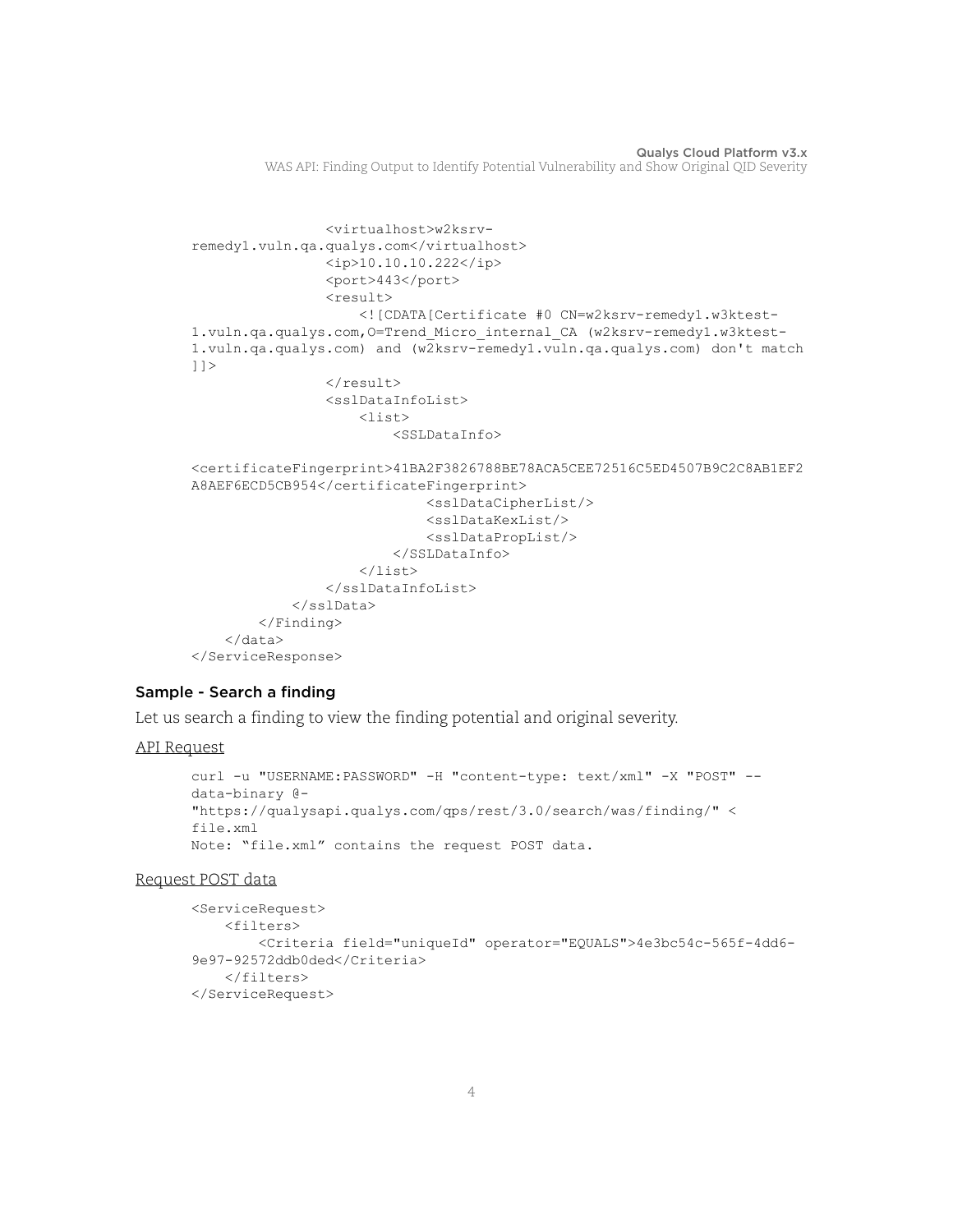```
<?xml version="1.0" encoding="UTF-8"?>
<ServiceResponse xmlns:xsi="http://www.w3.org/2001/XMLSchema-instance" 
xsi:noNamespaceSchemaLocation="https://qualysapi.qualys.com/qps/xsd/3.0/w
as/finding.xsd">
     <responseCode>SUCCESS</responseCode>
     <count>1</count>
     <hasMoreRecords>false</hasMoreRecords>
     <data>
         <Finding>
              <id>631251</id>
              <uniqueId>4e3bc54c-565f-4dd6-9e97-92572ddb0ded</uniqueId>
              <qid>6</qid>
             <name> <![CDATA[DNS Host Name]]>
             \langle/name\rangle <type>INFORMATION_GATHERED</type>
              <potential>false</potential>
              <findingType>QUALYS</findingType>
              <resultList>
                  <count>1</count>
                 <list> <Result>
                           <authentication>false</authentication>
                           <payloads>
                                <count>0</count>
                           </payloads>
                       </Result>
                 \langle/list>
             \langleresultList\rangle <severity>5</severity>
              <originalSeverity>1</originalSeverity>
              <firstDetectedDate>2020-05-19T12:40:26Z</firstDetectedDate>
              <lastDetectedDate>2020-05-19T12:40:26Z</lastDetectedDate>
              <lastTestedDate>2020-05-19T18:33:40Z</lastTestedDate>
              <webApp>
                  <id>4850671</id>
                 <name> <![CDATA[SD Dashboard app]]>
                 \langle/name\rangle\langle \text{url}\rangle <![CDATA[http://10.11.72.39]]>
                 \langle /url> <tags>
                       <count>1</count>
                       <list>
                          <Tag> <id>9358139</id>
```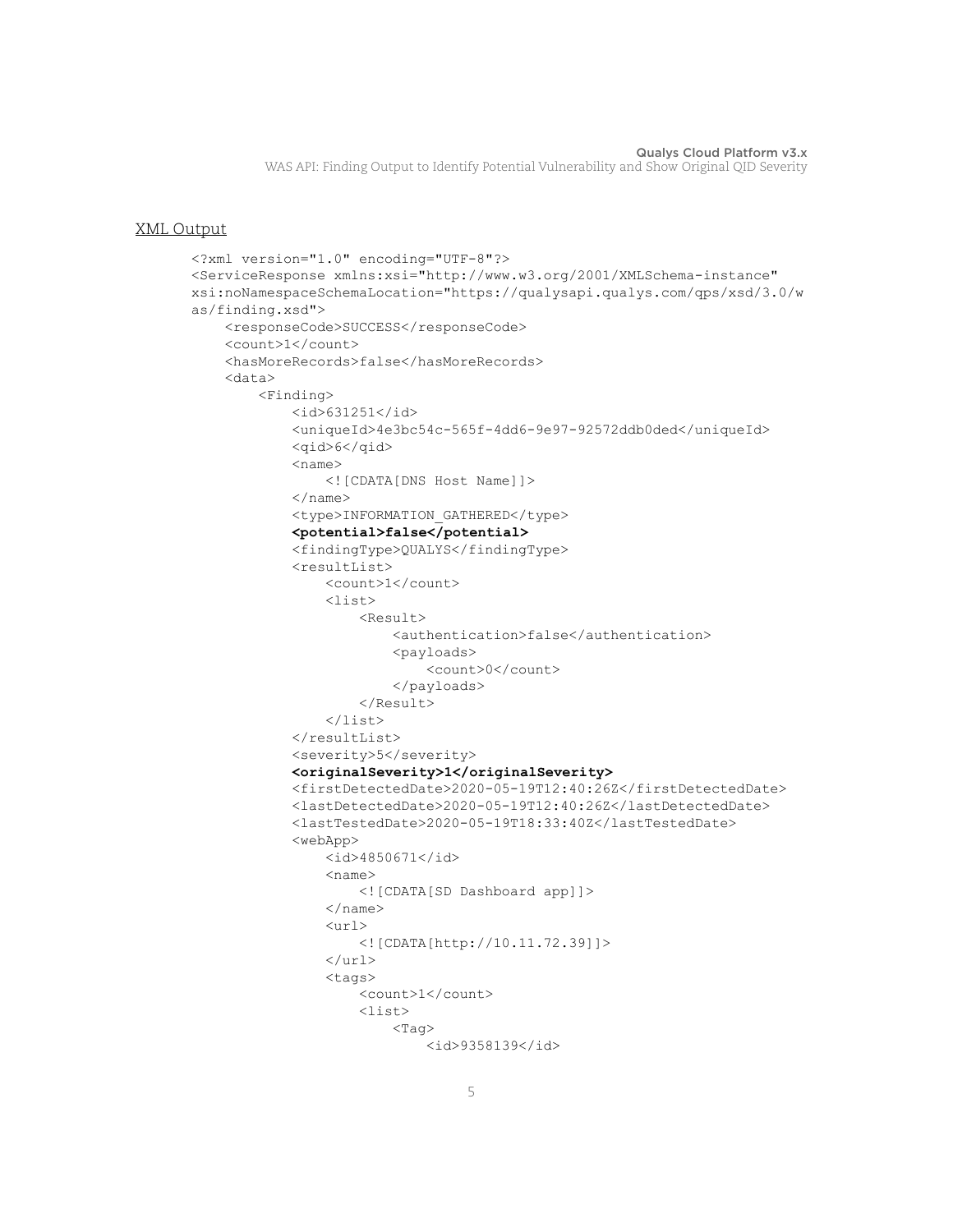```
<name> <![CDATA[Tag1 1582696957250]]>
                                 </name>
                           \langleTag>
                       </list>
                   </tags>
              </webApp>
          </Finding>
     </data>
</ServiceResponse>
```
# Updated XSD

<platform API server>/qps/xsd/3.0/was/finding.xsd

We added two new elements "potential" and "originalSeverity" in the finding.xsd.

```
<?xml version="1.0" encoding="UTF-8"?>
<xs:schema 
 ...
     </xs:element>
            <xs:element name="potential" minOccurs="0" type="xs:boolean"/>
            <xs:element name="findingType" minOccurs="0">
                <xs:simpleType>
                    <xs:restriction base="xs:string">
 ...
                         <xs:element name="resultList" type="ResultList" 
minOccurs="0" /> 
 <xs:element name="severity" type="xs:string" minOccurs="0"/>
            <xs:element name="originalSeverity" type="xs:string" 
minOccurs="0"/>
          <xs:element name="url" type="Url" minOccurs="0"/>
<xs:element name="status" minOccurs="0">
<xs:simpleType>
...
```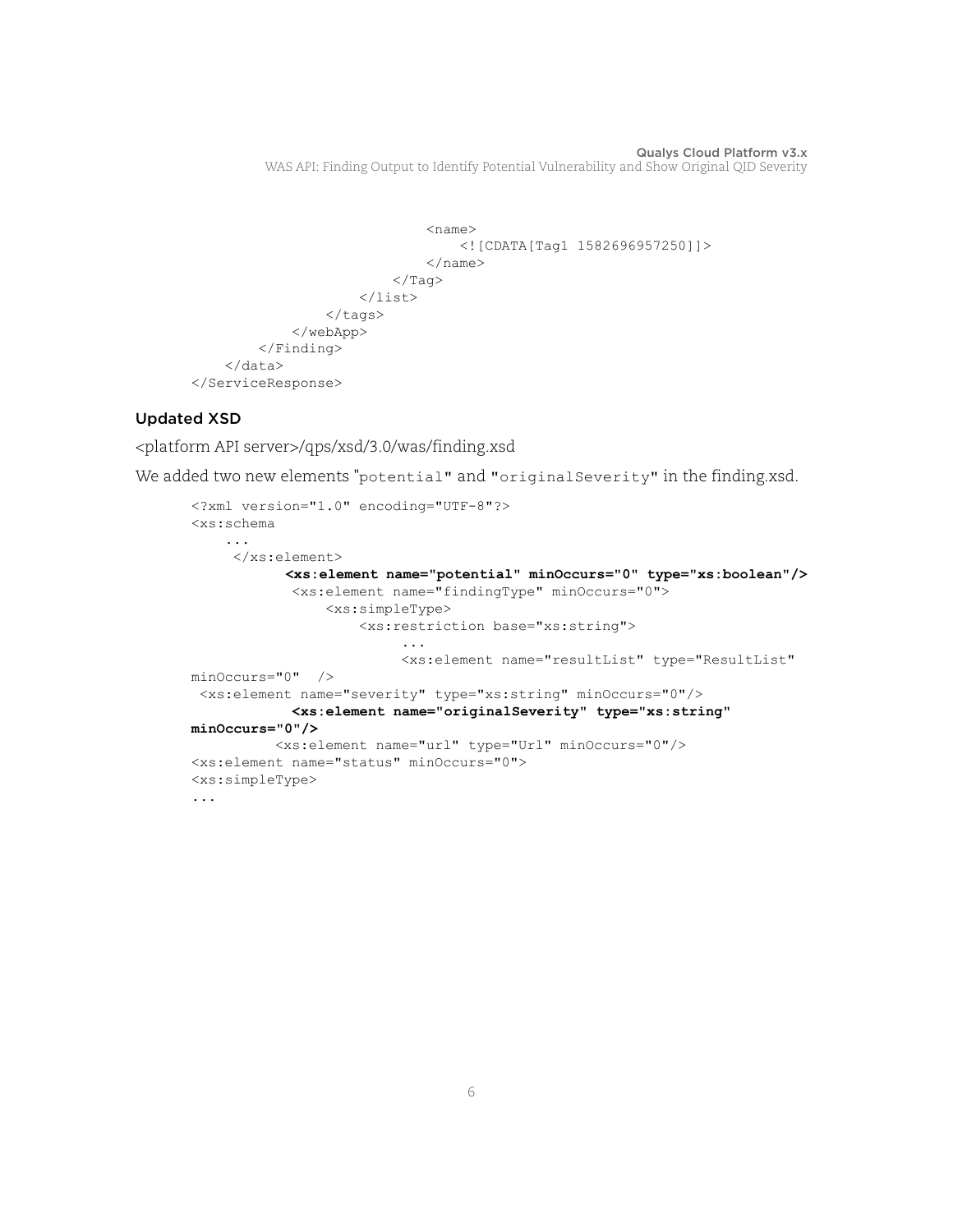# <span id="page-6-0"></span>WAS API: WAS Scan Download to Show Severity, Original Severity, and Potential Information

| API affected        | /qps/rest/3.0/download/was/wascan/{id} |
|---------------------|----------------------------------------|
| New or Updated APIs | Updated                                |
| DTD or XSD changes  | Yes.                                   |

The WAS Scan API output displays findings in WasScanVuln, WasScanSensitiveContent, and WasScanIg tags. These three tags contain finding details of every category; however, we do not specify if the finding for a vulnerability is confirmed or potential. Also, we do not mention the severity of a QID and original severity in case the severity is edited by the user from the KnowledgeBase.

We added <severity> and <originalSeverity> parameters in the WasScanVuln, WasScanSensitiveContent, and WasScanIg tags to show the severity and original severity of the vulnerability and added <potential> parameter to WasScanVuln tag. For the potential vulnerability, the <potential> parameter will show potential true and for confirmed vulnerability, this parameter will show potential false.

# Permissions

- You must have the WAS module enabled.
- You must have the "API access" and "Access WAS module" permissions.
- You must have "WAS.SCAN.READ".

# Sample - Download Scan

#### API Request

```
curl -u "USERNAME: PASSWORD" -H "content-type: text/xml" -X "GET" --
"https://qualysapi.qualys.com/qps/rest/3.0/download/was/wasscan/3616350"
```

```
<?xml version="1.0" encoding="UTF-8"?>
<?xml version="1.0" encoding="UTF-8"?>
<WasScan xmlns:xsi="http://www.w3.org/2001/XMLSchema-instance" 
xsi:noNamespaceSchemaLocation="https://qualysapi.qualys.com/qps/xsd/3.0/w
as/wasscan.xsd">
    <id>3616350</id>
    <name> <![CDATA[Relaunch 2020-09-29 5:43:56PM]]>
    \langle/name\rangle <reference>was/1601381644899.920367</reference>
     <type>VULNERABILITY</type>
     ...
```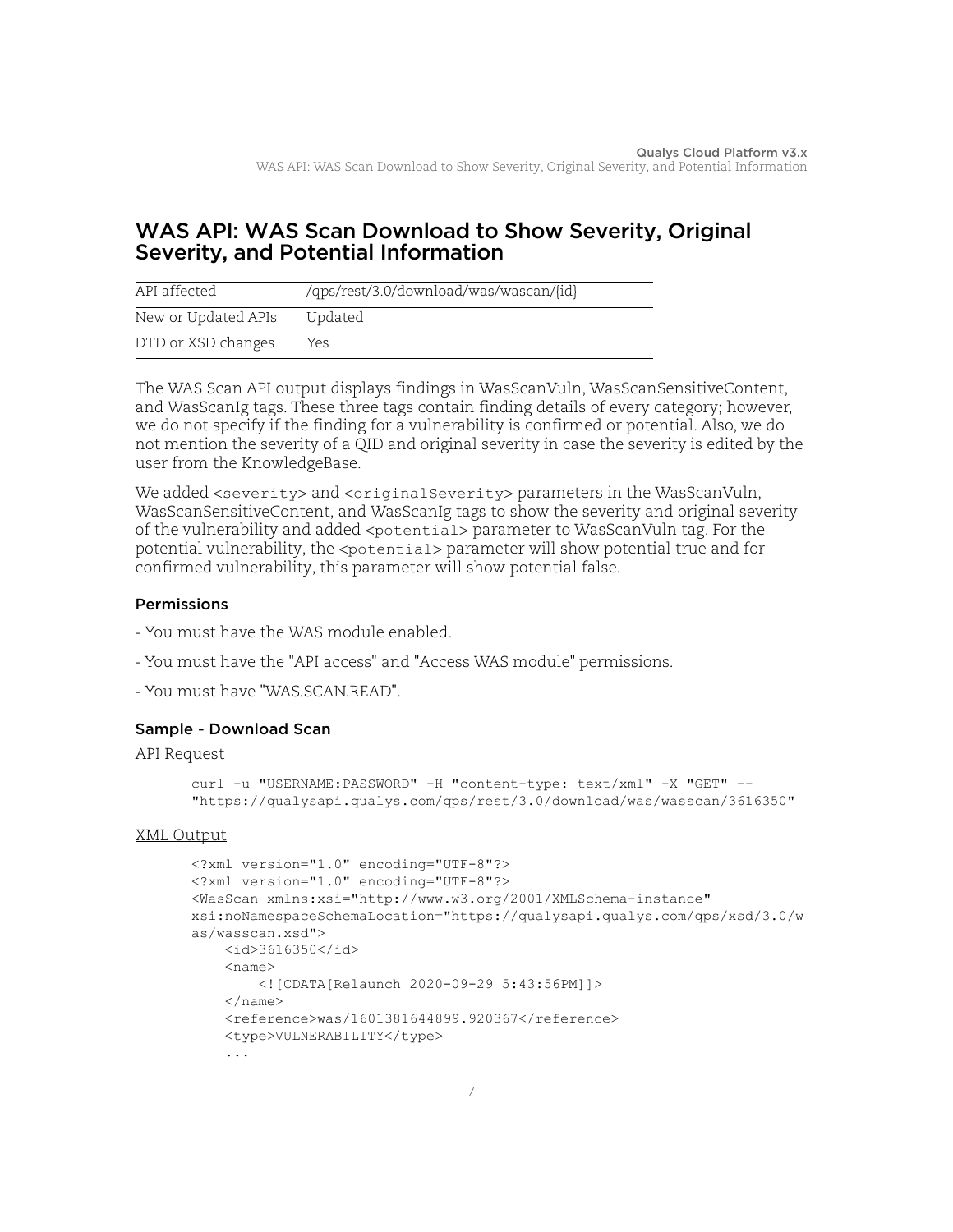```
 <WasScanVuln>
                  <qid>150004</qid>
                  <severity>3</severity>
                  <originalSeverity>2</originalSeverity>
                  <potential>false</potential>
                 <title> <![CDATA[Path-Based Vulnerability]]>
                 \langletitle>
                 \langleuri>
                       <![CDATA[http://10.11.72.39/includes/]]>
                  </uri>
                  <instances>
                       <count>1</count>
                       <list>
                           <WasScanVulnInstance>
                                <authenticated>false</authenticated>
                                <payloads>
                                    <count>1</count>
                                    <list>
                                        <WasScanVulnPayload>
                                             <payload>
<![CDATA[http://10.11.72.39/includes/]]>
                                             </payload>
                                             <result base64="true">
<![CDATA[Y29tbWVudDogVGhlIHNlcnZlciByZXNwb25kZWQgd2l0aCBhIHZlcmJvc2UgZXJy
b3IgbWVzc2FnZSBmb3IgdGhpcyByZXF1ZXN0LgpIVFRQLzEuMSA0MDMgRm9yYmlkZGVu]]>
                                            \langle/result>
                                        </WasScanVulnPayload>
                                    </list>
                                </payloads>
                           </WasScanVulnInstance>
                      \langlelist>
                  </instances>
              </WasScanVuln>
...
```
# Updated XSD

<platform API server>/qps/xsd/3.0/was/wasscan.xsd

We added new child elements "severity" and "originalSeverity" under the elements: WasScanVuln, WasScanSensitiveContent, and WasScanIg and also added the child element "potential" under "WasScanVuln" in the wasscan.xsd.

```
<?xml version="1.0" encoding="UTF-8"?>
<xs:schema
    xmlns:xs="http://www.w3.org/2001/XMLSchema"
```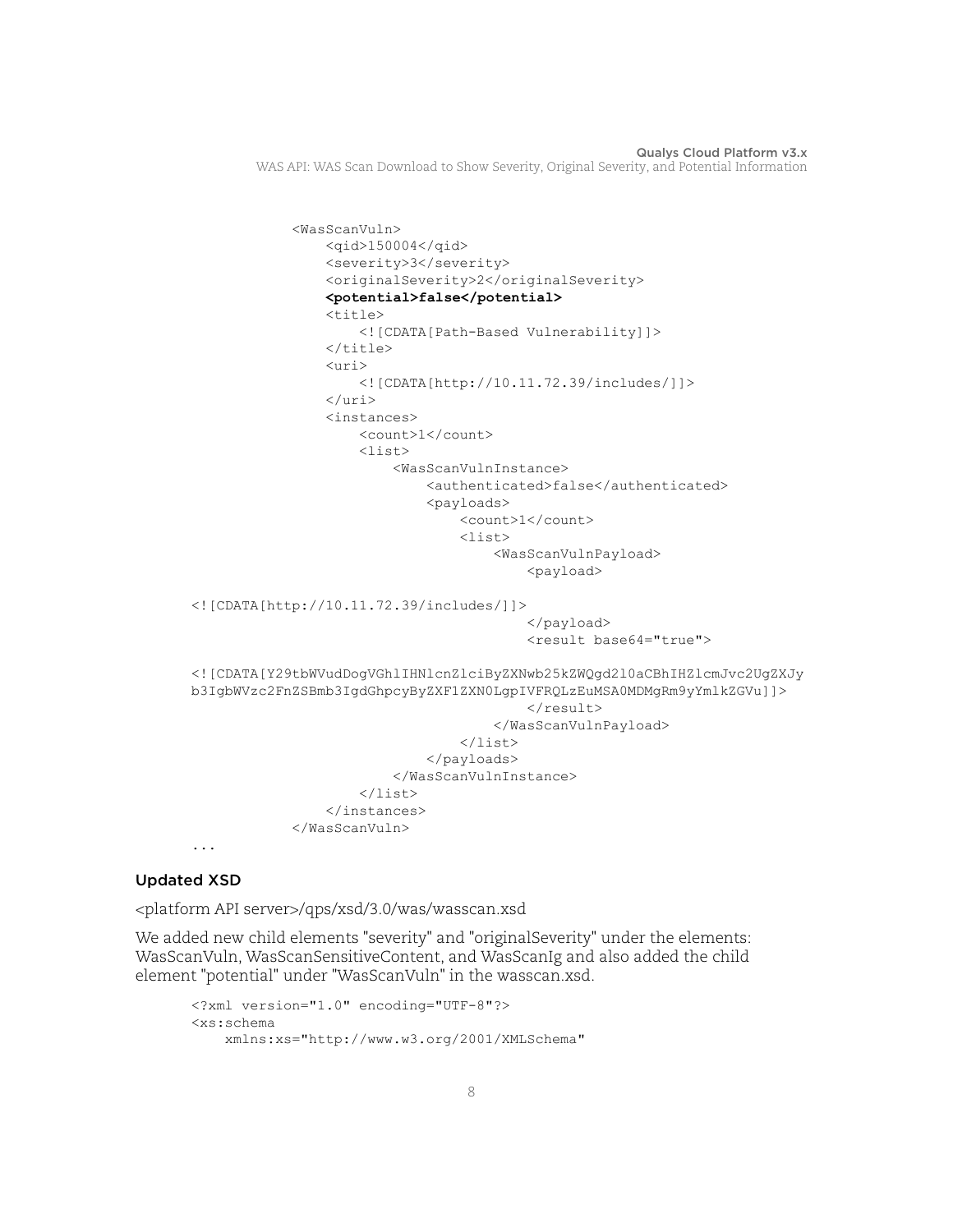```
 elementFormDefault="qualified">
    \langle!-- REQUEST -->
     <xs:element name="ServiceRequest">
          <xs:complexType>
              <xs:all>
                  <xs:element name="filters" type="ServiceRequestFilters" 
minOccurs="0"/>
                  <xs:element name="preferences" 
type="ServiceRequestPreferences" minOccurs="0"/>
                  <xs:element name="data" type="ServiceRequestData" 
minOccurs="0"/>
             \langle xs: \text{all}\rangle </xs:complexType>
     </xs:element>
...
     <xs:complexType name="WasScanVuln">
         <sub>xs</sub>:<sub>a11></sub></sub>
              <xs:element name="qid" type="xs:long" />
              <xs:element name="severity" type="xs:string" />
              <xs:element name="originalSeverity" type="xs:string" />
              <xs:element name="potential" type="xs:boolean" />
              <xs:element name="title" type="Cdata" />
              <xs:element name="uri" type="Url" />
              <xs:element name="param" type="xs:string" minOccurs="0"/>
             <xs:element name="instances" type="WasScanVulnInstanceList" />
              <xs:element name="sslData" type="SSLData" minOccurs="0" />
         \langle xs: \text{all}\rangle </xs:complexType>
...
     <xs:complexType name="WasScanSensitiveContent">
          <xs:all>
              <xs:element name="qid" type="xs:string" />
              <xs:element name="severity" type="xs:string" />
              <xs:element name="originalSeverity" type="xs:string" />
              <xs:element name="title" type="Cdata" />
              <xs:element name="uri" type="Url" />
              <xs:element name="param" type="xs:string" minOccurs="0"/>
              <xs:element name="content" type="xs:string" minOccurs="0"/>
              <xs:element name="instances" 
type="WasScanSensitiveContentInstanceList" />
              <xs:element name="sslData" type="SSLData" minOccurs="0" />
         \langle xs:all\rangle </xs:complexType>
...
     <xs:complexType name="WasScanIg">
          <xs:all>
              <xs:element name="qid" type="xs:long" />
              <xs:element name="severity" type="xs:string" />
```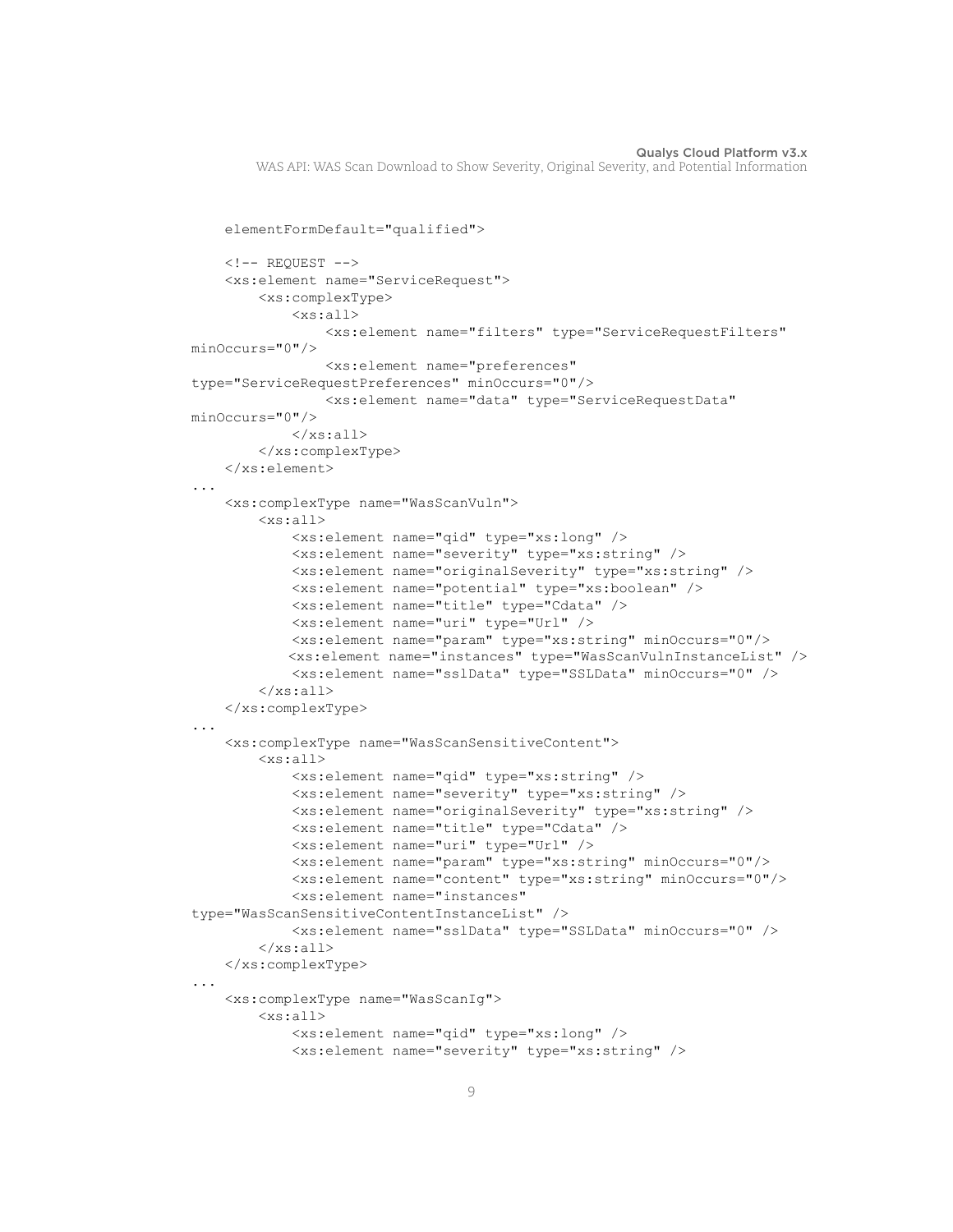```
 <xs:element name="originalSeverity" type="xs:string" />
         <xs:element name="title" type="Cdata" />
         <xs:element name="data" type="Base64Data" />
         <xs:element name="sslData" type="SSLData" minOccurs="0" />
    \langle xs: \text{all}\rangle </xs:complexType>
```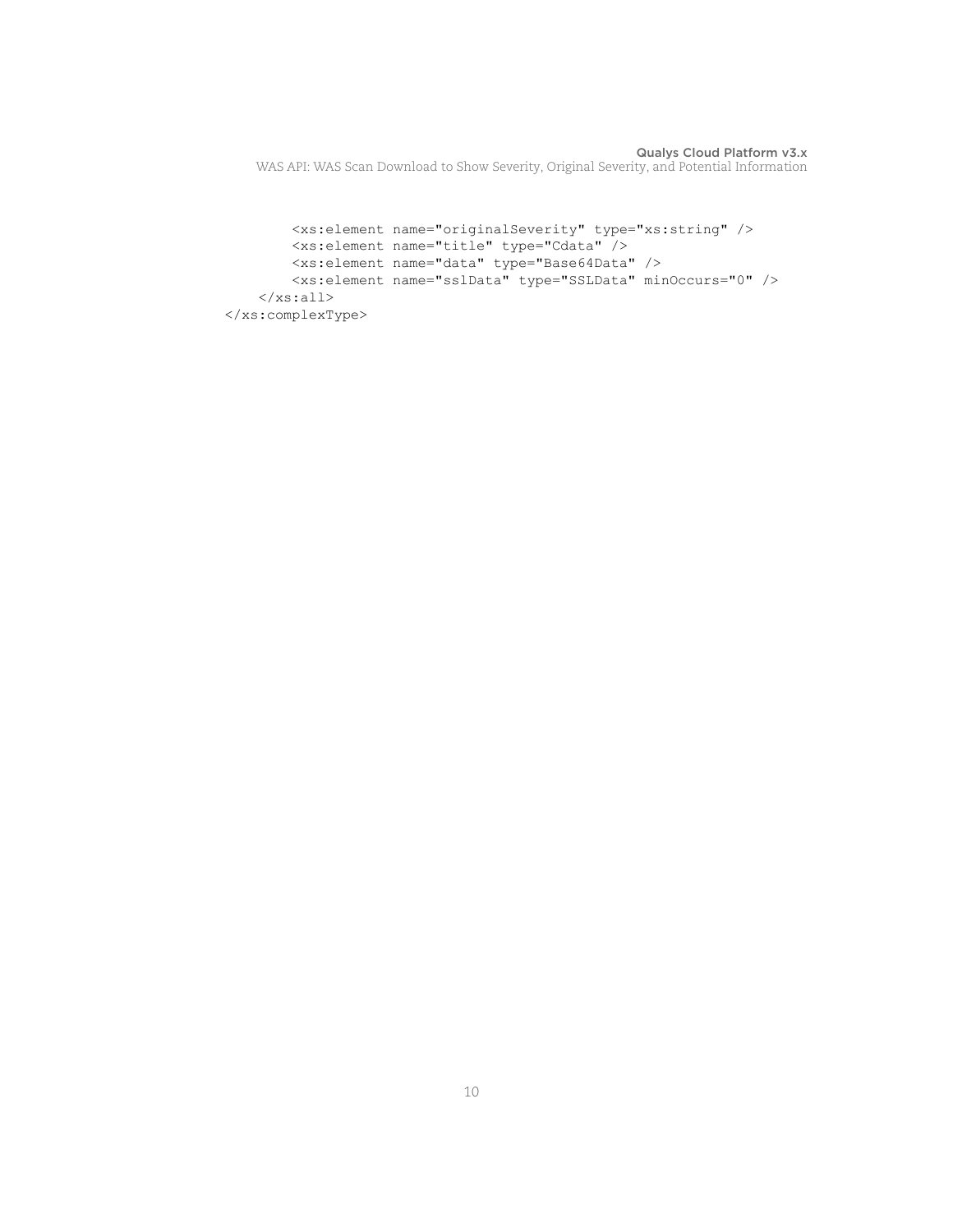# <span id="page-10-0"></span>MDS API: Search and View Detection Output to Include associated WAS Web App ID

| API affected        | /qps/rest/1.0/search/md/detection<br>/qps/rest/1.0/get/md/detection/{id} |
|---------------------|--------------------------------------------------------------------------|
| New or Updated APIs | Updated                                                                  |
| DTD or XSD changes  | Yes                                                                      |

We now show two new parameters <siteid> (site ID) and <wasid> (web applicaiton ID) for malware detections in the Search detections and View malware detection details output. This information links a detection back to the WAS application for which detection is made. Web application ID is shown only if the site is controlled by the WAS application. In this case only site ID is shown.

In the View malware detection details output we show asset Id which is same as site ID and web application ID if the site is controlled by the WAS application.

## Sample - Search detections

#### API Request

```
curl -u "USERNAME:PASSWORD" -H "content-type: text/xml" -X "POST" --
data-binary @-
"https://qualysapi.qualys.com/qps/rest/1.0/search/md/detection/" <
file.xml
Note: "file.xml" contains the request POST data.
```
#### Request POST data

```
<ServiceRequest>
     <preferences>
         <limitResults>100</limitResults>
     </preferences>
     <filters>
         <Criteria field="type" operator="EQUALS">STATIC</Criteria>
     </filters>
</ServiceRequest>
```

```
<?xml version="1.0" encoding="UTF-8"?>
<ServiceResponse xmlns:xsi="http://www.w3.org/2001/XMLSchema-instance" 
xsi:noNamespaceSchemaLocation="https://qualysapi.qualys.com/qps/xsd/1.0/m
d/detection.xsd">
     <responseCode>SUCCESS</responseCode>
     <count>6</count>
     <hasMoreRecords>false</hasMoreRecords>
```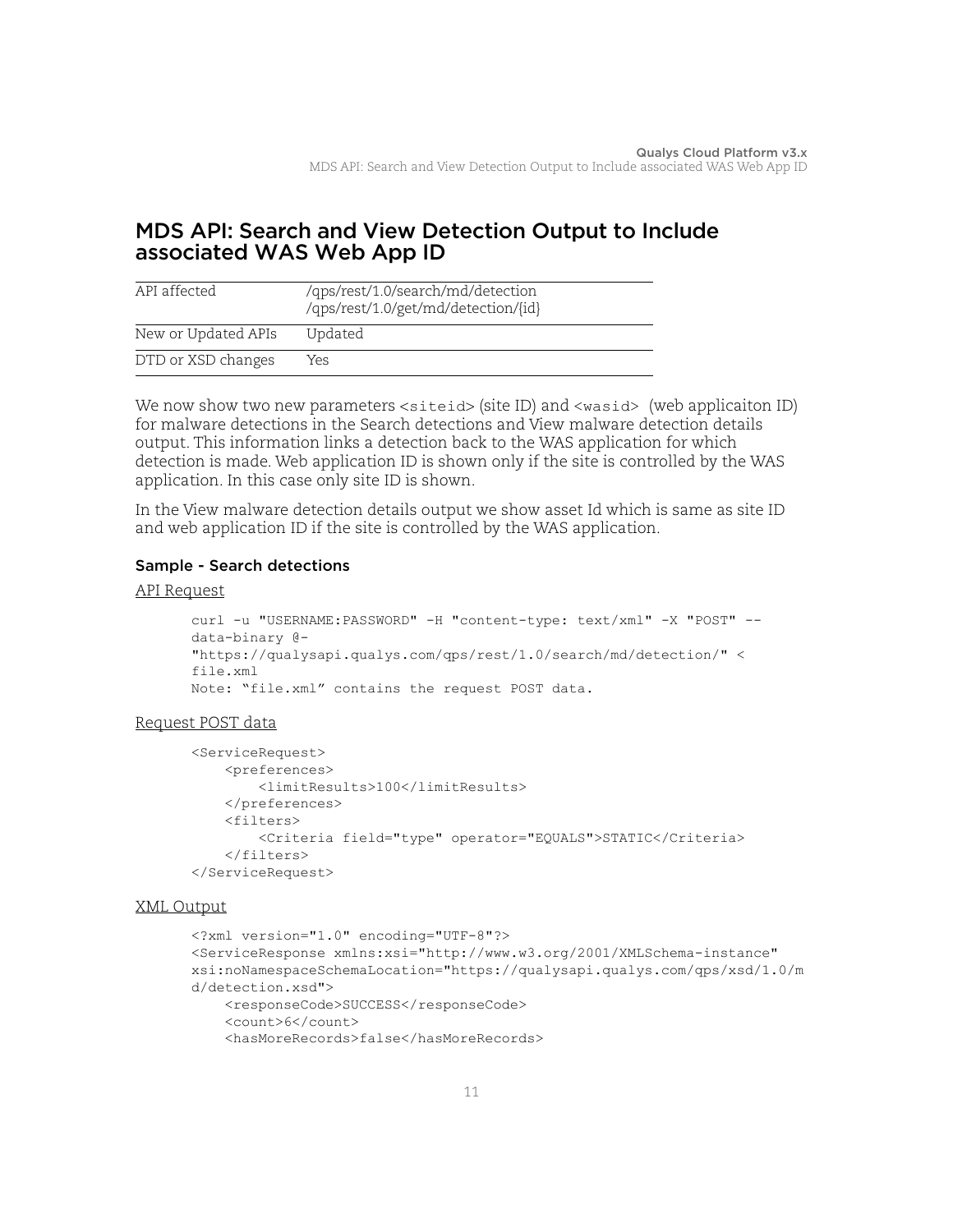```
 <data>
          <Detection>
              <id>430627016</id>
              <qid>207400</qid>
             <name> <![CDATA[HTTP 4xx Error]]>
             \langle/name\rangle <type>STATIC</type>
              <severity>LOW</severity>
              <url>
                   <![CDATA[https://sdm-
gallery.ru/exibitions/204/%20/upload/iblock/76a/76a6e0333ca5d26dab9a048e7
69b55ff.pdf]]>
             \langle/url\rangle <siteId>63092273</siteId>
          </Detection>
          <Detection>
              <id>430637019</id>
              <qid>207400</qid>
             <name> <![CDATA[HTTP 4xx Error]]>
             \langle/name\rangle <type>STATIC</type>
              <severity>LOW</severity>
             \langle \text{un1} \rangle <![CDATA[https://sdm-
gallery.ru/exibitions/204/%20/upload/iblock/76a/76a6e0333ca5d26dab9a048e7
69b55ff.pdf]]>
             \langle/url> <siteId>63094273</siteId>
              <wasId>63091274</wasId>
          </Detection>
     </data>
</ServiceResponse>
```
#### Sample - View malware detection details

#### API Request

curl -u "USERNAME: PASSWORD" -X "GET" "https://qualysapi.qualys.com/qps/rest/1.0/get/md/detection/"

```
<?xml version="1.0" encoding="UTF-8"?>
<ServiceResponse xmlns:xsi="http://www.w3.org/2001/XMLSchema-instance" 
xsi:noNamespaceSchemaLocation="https://qualysapi.qualys.com/qps/xsd/1.0/m
d/detection.xsd">
     <responseCode>SUCCESS</responseCode>
     <count>1</count>
```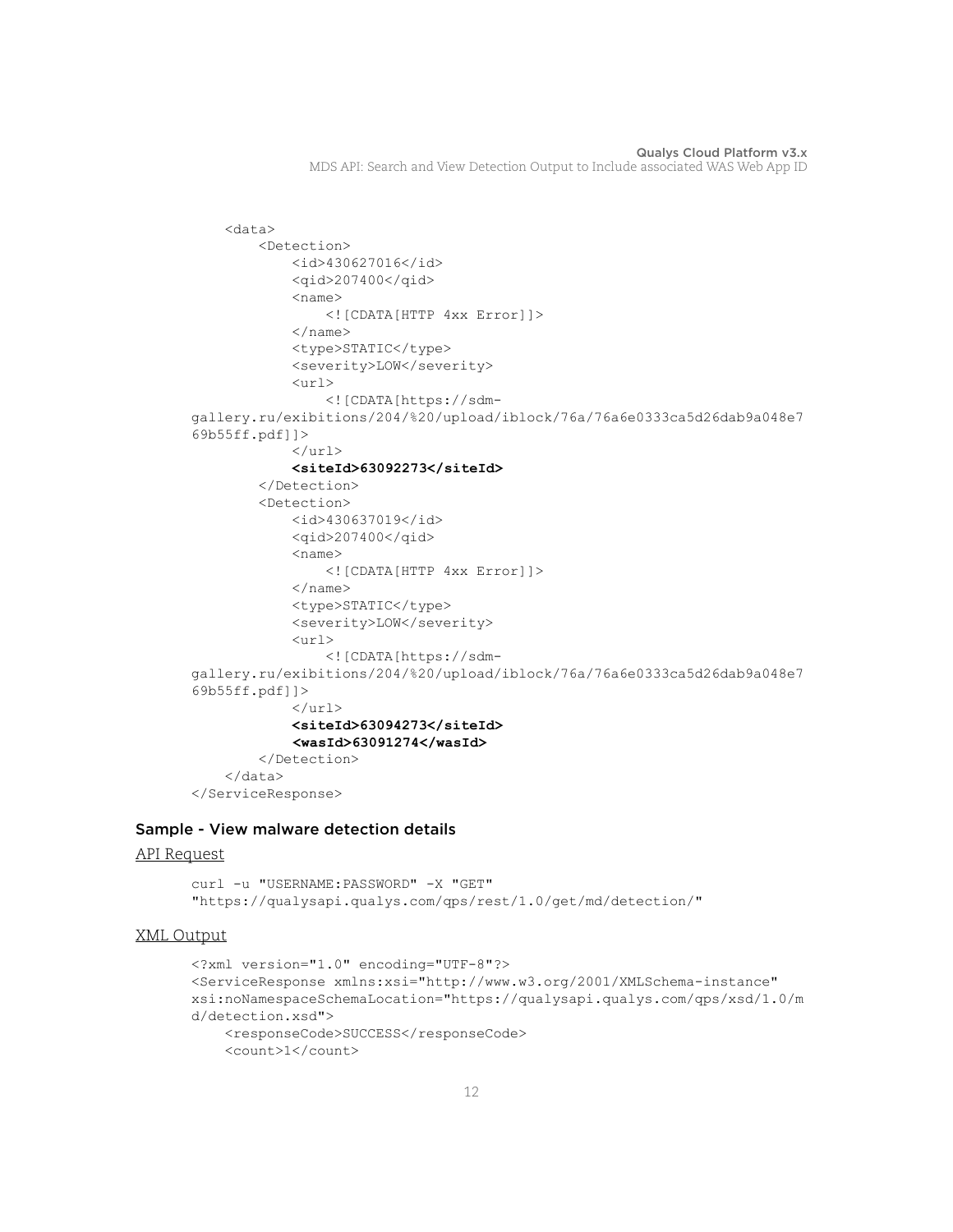```
 <data>
          <Detection>
              <id>430637019</id>
              <qid>207400</qid>
             <name> <![CDATA[HTTP 4xx Error]]>
             \langle/name\rangle <type>STATIC</type>
              <severity>LOW</severity>
              <url>
                   <![CDATA[https://sdm-
gallery.ru/exibitions/204/%20/upload/iblock/76a/76a6e0333ca5d26dab9a048e7
69b55ff.pdf]]>
             \langle/url\rangle <asset>
                   <id>63094273</id>
                  <name> <![CDATA[http://10.115.51.102]]>
                  \langle/name\rangle <deactivated>false</deactivated>
                   <wasId>63091274</wasId>
              </asset>
          </Detection>
     </data>
</ServiceResponse>
```
# Updated XSD

<platform API server>/qps/xsd/1.0/md/detection.xsd

We added two new child elements "siteId" and "wasId" under "Detection" element.

```
<?xml version="1.0" encoding="UTF-8"?>
<xs:schema 
     xmlns:xs="http://www.w3.org/2001/XMLSchema"
     elementFormDefault="qualified">
    \langle!-- REQUEST -->
     <xs:element name="ServiceRequest">
         <xs:complexType>
              <xs:all>
                  <xs:element name="filters" type="ServiceRequestFilters" 
minOccurs="0"/>
                  <xs:element name="preferences" 
type="ServiceRequestPreferences" minOccurs="0"/>
                  <xs:element name="data" type="ServiceRequestData" 
minOccurs="0"/>
             \langle xs: \text{all}\rangle </xs:complexType>
     </xs:element>
```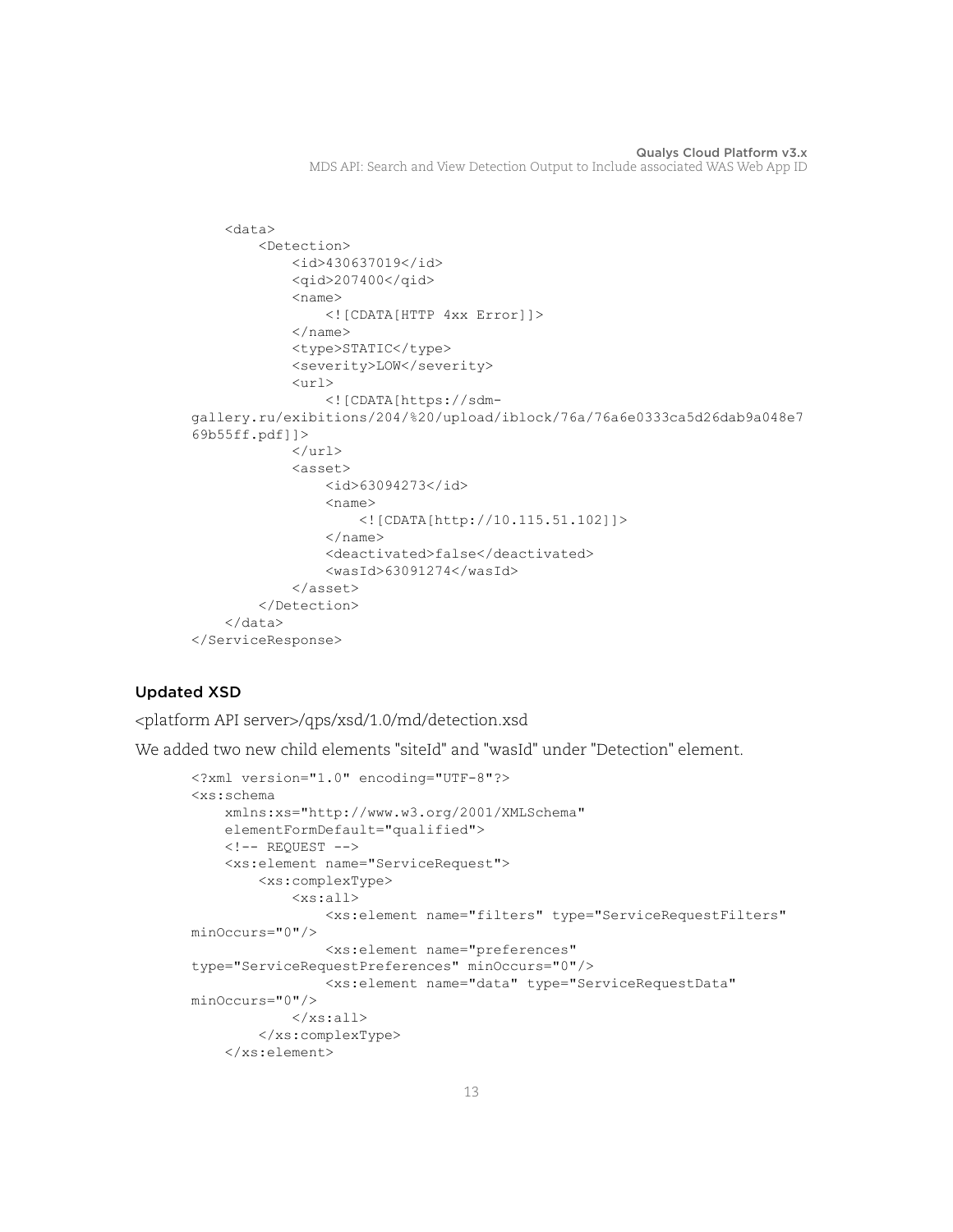```
 <xs:complexType name="ServiceRequestFilters">
       <xs:sequence>
         <xs:element name="Criteria" type="Criteria" 
maxOccurs="unbounded"/>
         </xs:sequence>
     </xs:complexType>
     <xs:complexType name="Criteria">
       <xs:simpleContent>
        <xs:extension base="xs:string">
           <xs:attribute name="field" type="xs:string"/>
           <xs:attribute name="operator">
               <xs:simpleType>
                      <xs:restriction base="xs:string">
                          <xs:enumeration value="CONTAINS"/>
                          <xs:enumeration value="IN"/>
                          <xs:enumeration value="EQUALS"/>
                          <xs:enumeration value="NOT EQUALS"/>
                          <xs:enumeration value="GREATER"/>
                          <xs:enumeration value="LESSER"/>
                          <xs:enumeration value="NONE"/>
                      </xs:restriction>
                 </xs:simpleType>
                 </xs:attribute>
        </xs:extension>
       </xs:simpleContent>
     </xs:complexType>
     <xs:complexType name="ServiceRequestPreferences">
       <xs:all>
         <xs:element name="startFromId" type="xs:long" minOccurs="0"/>
         <xs:element name="startFromOffset" type="xs:int" minOccurs="0"/>
         <xs:element name="limitResults" type="xs:int" minOccurs="0"/>
        \langle/xs:all>
     </xs:complexType>
     <xs:complexType name="ServiceRequestData">
       <xs:sequence>
         <xs:element name="Detection" type="Detection" minOccurs="0"/>
         </xs:sequence>
     </xs:complexType>
    \langle!-- RESPONSE -->
     <xs:element name="ServiceResponse">
         <xs:complexType>
             <xs:sequence>
             <xs:element name="responseCode" type="ResponseCode"/>
```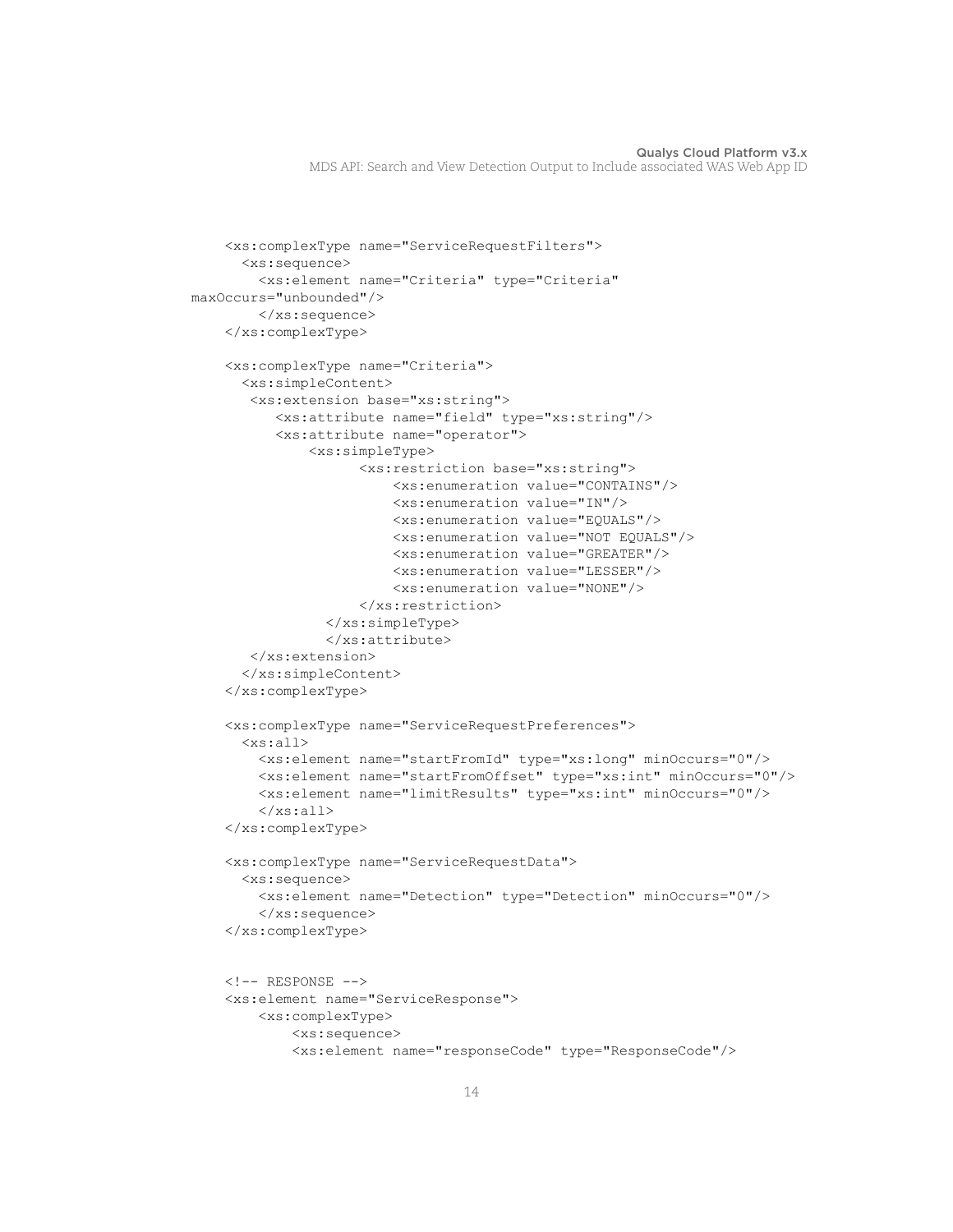```
 <xs:element name="responseErrorDetails"
          type="ResponseErrorObject" minOccurs="0"/>
         <xs:element name="count" type="xs:int" minOccurs="0"/>
         <xs:element name="hasMoreRecords" type="xs:boolean"
         minOccurs="0"/>
         <xs:element name="lastId" type="xs:long" minOccurs="0"/>
         <xs:element name="data" type="ServiceResponseData"
         minOccurs="0"/>
         </xs:sequence>
     </xs:complexType>
 </xs:element>
 <xs:simpleType name="ResponseCode">
     <xs:restriction base="xs:string">
         <xs:enumeration value="AUTH_CREDENTIALS_NEEDED"/>
         <xs:enumeration value="CANNOT_BE_NULL"/>
         <xs:enumeration value="INVALID_XML"/>
         <xs:enumeration value="INVALID_CREDENTIALS"/>
         <xs:enumeration value="INVALID_API_VERSION"/>
         <xs:enumeration value="INVALID_PARAM"/> 
         <xs:enumeration value="INVALID_URL"/>
         <xs:enumeration value="INVALID_REQUEST"/>
         <xs:enumeration value="NOT_FOUND"/>
         <xs:enumeration value="OTHER_ERROR"/>
         <xs:enumeration value="OPERATION_NOT_SUPPORTED"/>
         <xs:enumeration value="EVALUATION_EXPIRED"/>
         <xs:enumeration value="JMS_SERVER_DOWN"/>
         <xs:enumeration value="RMI_SERVER_DOWN"/>
         <xs:enumeration value="SUCCESS"/>
         <xs:enumeration value="STILL_PROCESSING"/>
         <xs:enumeration value="UNAUTHORIZED"/>
         <xs:enumeration value="UNAUTHORIZED_DESTINATION_APPS"/>
         <xs:enumeration value="UNIDENTIFIED_PRODUCER"/>
         <xs:enumeration value="UNKNOWN_OBJECT"/> 
     </xs:restriction>
 </xs:simpleType>
 <xs:complexType name="ResponseErrorObject">
  <xs:sequence>
     <xs:element name="errorMessage" type="xs:string"/>
    <xs:element name="errorResolution" type="xs:string"
     minOccurs="0"/>
     <xs:element name="internalErrorCodeId" type="xs:int"
     minOccurs="0"/>
   </xs:sequence>
 </xs:complexType>
 <xs:complexType name="ServiceResponseData">
    <xs:sequence>
```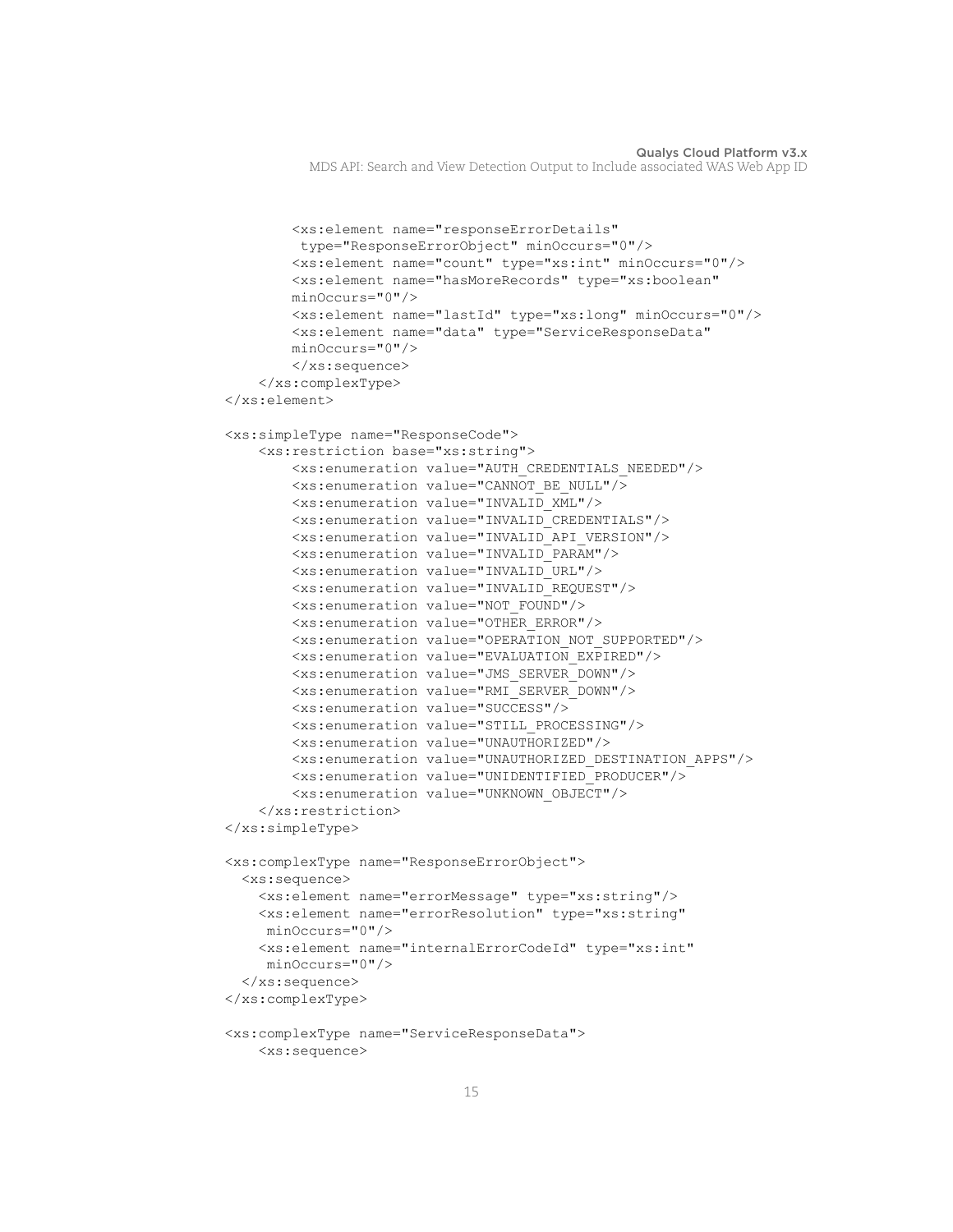```
 <xs:element ref="Detection" minOccurs="0"
                maxOccurs="unbounded" />
         </xs:sequence>
     </xs:complexType>
    \langle!-- DATA -->
     <xs:element name="Detection" type="Detection" />
     <xs:complexType name="Detection">
    <xs:all>
        <xs:element name="id" type="xs:long" minOccurs="1" maxOccurs="1" />
    <xs:element name="qid" type="xs:long" minOccurs="1" maxOccurs="1" />
        <xs:element name="name" type="Cdata" minOccurs="1" maxOccurs="1" />
    <xs:element name="type" type="DetectionType" minOccurs="1" 
maxOccurs="1" />
   <xs:element name="description" type="Cdata" minOccurs="0" maxOccurs="1" 
/>
   <xs:element name="severity" type="Severity" minOccurs="0" maxOccurs="1" 
/>
    <xs:element name="url" type="Url" minOccurs="0"/>
    <xs:element name="result" type="Cdata" minOccurs="0" />
    <xs:element name="asset" type="Asset" minOccurs="0"/>
   <xs:element name="siteId" type="xs:long" minOccurs="1" maxOccurs="1" />
    <xs:element name="wasId" type="xs:long" minOccurs="0" />
   \langle x s: a 11 \rangle</xs:complexType>
<xs:complexType name="Cdata">
        <xs:simpleContent>
            <xs:extension base="xs:string"/>
        </xs:simpleContent>
     </xs:complexType>
<xs:simpleType name="DetectionType">
<xs:restriction base="xs:string">
<xs:enumeration value="STATIC" />
             <xs:enumeration value="BEHAVIORAL" />
             <xs:enumeration value="ANTIVIRUS" />
             <xs:enumeration value="REPUTATION" />
             <xs:enumeration value="MISC" />
</xs:restriction>
</xs:simpleType>
<xs:simpleType name="Severity">
<xs:restriction base="xs:string">
<xs:enumeration value="HIGH" />
             <xs:enumeration value="MEDIUM" />
             <xs:enumeration value="LOW" />
```